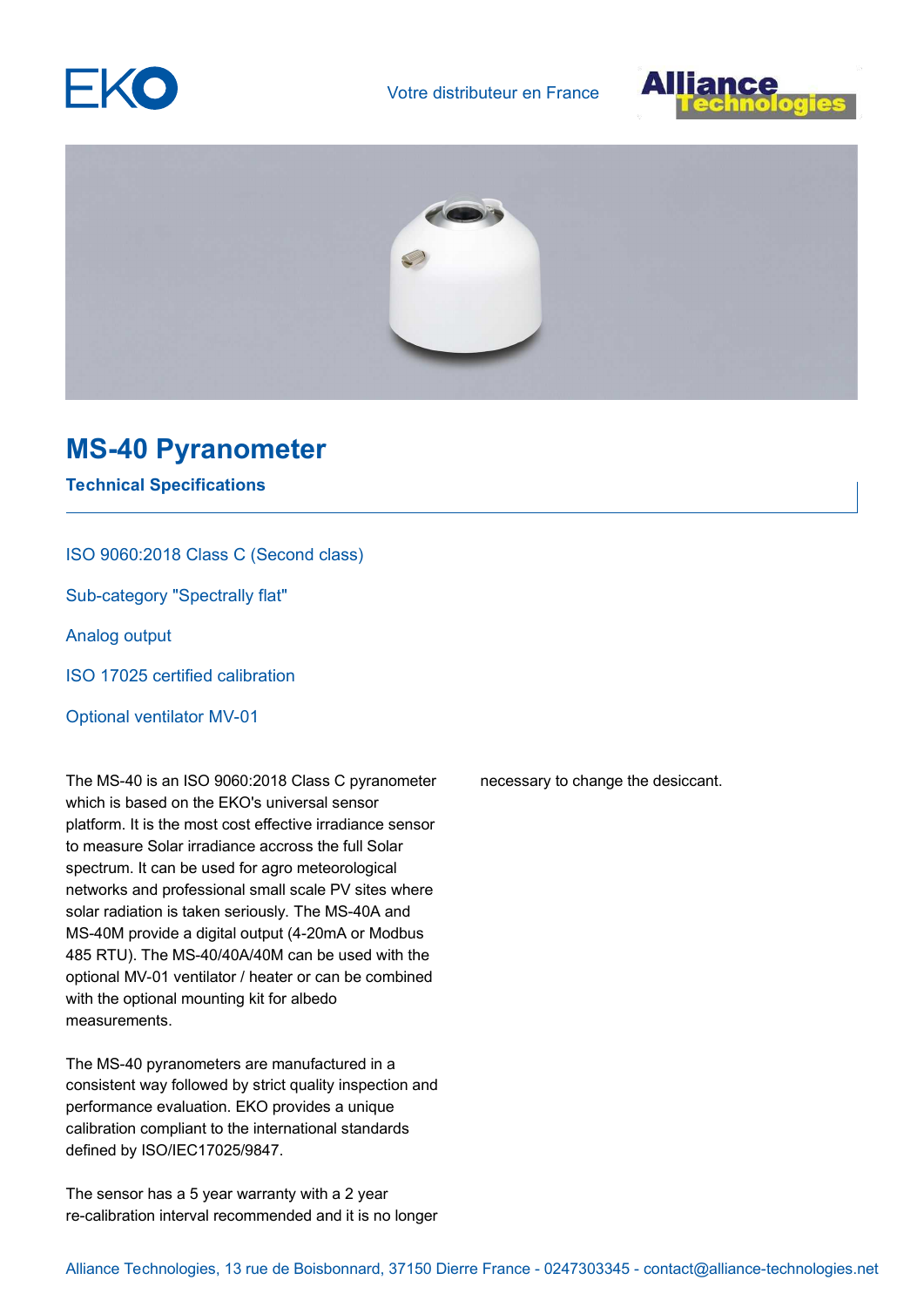



|                                              | $MS-40$                        |
|----------------------------------------------|--------------------------------|
| ISO 9060:2018                                | Class C                        |
| ISO 9060:1990                                | <b>Second Class</b>            |
| <b>Sub-category "Spectrally flat"</b>        | Compliant                      |
| <b>Sub-category "Fast response"</b>          | Not compliant                  |
| <b>Output</b>                                | Analog (mV)                    |
| <b>Response time 95%</b>                     | $<$ 18 Sec.                    |
| Zero off-set a) 200W/m <sup>2</sup>          | $+/- 12$ W/m <sup>2</sup>      |
| Zero off-set b) 5K/hr                        | $+/- 5$ W/m <sup>2</sup>       |
| <b>Complete zero off-set c)</b>              | $+/- 17$ W/m <sup>2</sup>      |
| Non-stability change/1 year                  | $+/- 1.5 \%$                   |
| Non-linearity at 1000W/m <sup>2</sup>        | $+/- 1 %$                      |
| Directional response at 1000W/m <sup>2</sup> | $+/- 20$ W/m <sup>2</sup>      |
| <b>Spectral error</b>                        | $+/- 0.2 %$                    |
| Temperature response -10°C to 40°C           | $+/- 3 %$                      |
| Temperature response -20°C to 50°C           | $+/- 3 \%$                     |
| Tilt response at 1000W/m <sup>2</sup>        | $+/- 1 %$                      |
| <b>Sensitivity</b>                           | Approx. 10 µV/W/m <sup>2</sup> |
| Impedance                                    | 100 $\Omega$                   |
| <b>Operating temperature range</b>           | $-40 - 80 °C$                  |
| <b>Irradiance range</b>                      | $0 - 2000$ W/m <sup>2</sup>    |
| <b>Wavelength range</b>                      | 285 - 3000 nm (50% points)     |
| <b>Ingress protection IP</b>                 | 67                             |
| <b>Cable length</b>                          | 10 <sub>m</sub>                |